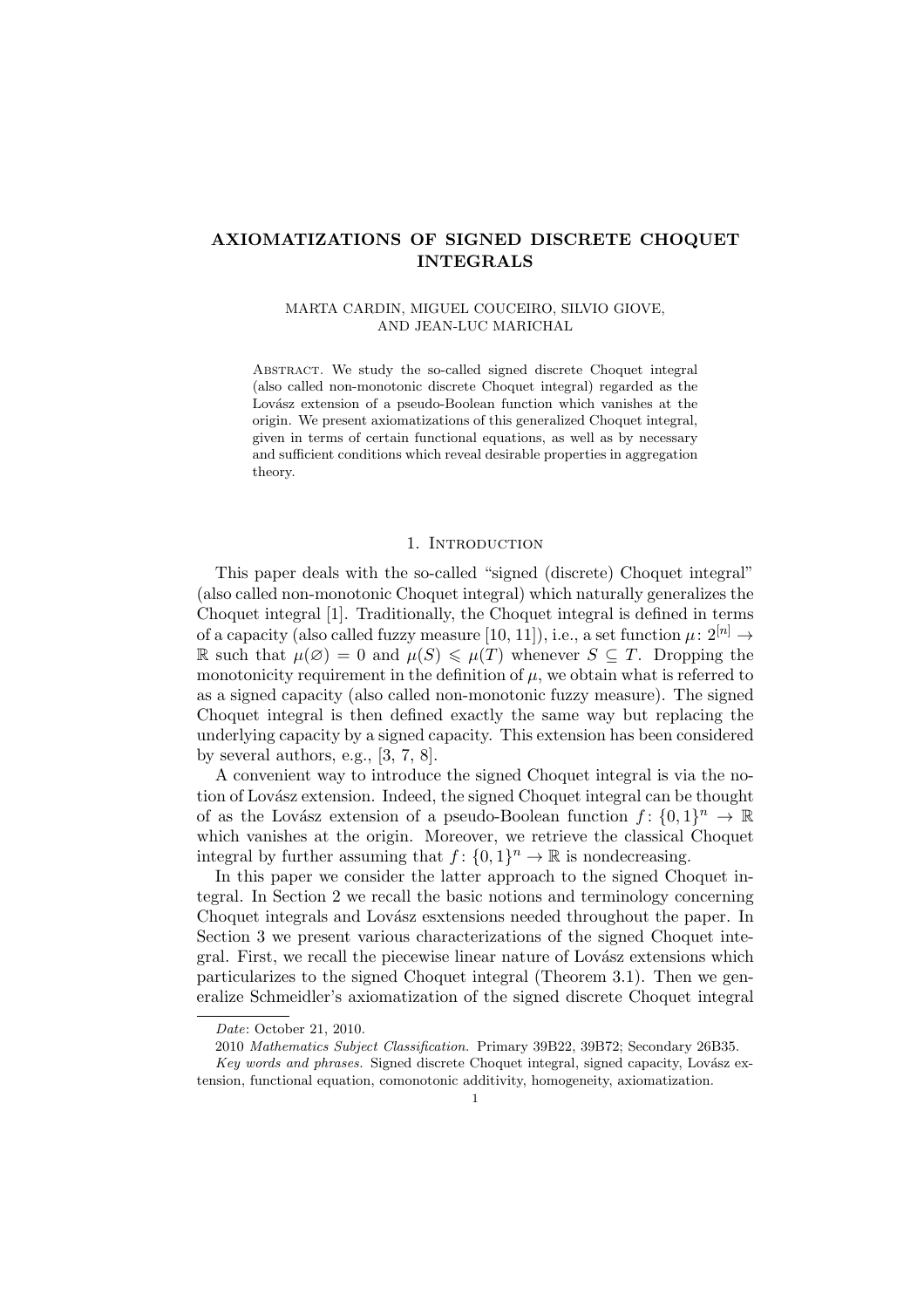2 MARTA CARDIN, MIGUEL COUCEIRO, SILVIO GIOVE, AND JEAN-LUC MARICHAL

given in terms of continuity and comonotonic additivity, showing that positive homogeneity can be replaced for continuity (Theorem 3.2). The main result of this paper, Theorem 3.3, presents a characterization of families of signed Choquet integrals in terms of necessary and sufficient conditions which:

- (1) reveal the linear nature of these generalized Choquet integrals with respect to the underlying signed capacities,
- (2) express properties of the family members defined on the standard basis of signed capacites, and
- (3) make apparent the meaningfulness with respect to interval scales of signed Choquet integrals.

We also discuss the independence of axioms given in Theorem 3.3.

Throughout this paper, the symbols  $\land$  and  $\lor$  denote the minimum and maximum functions, respectively.

# 2. CHOQUET INTEGRALS AND LOVÁSZ EXTENSIONS

A capacity on [n] is a set function  $\mu: 2^{[n]} \to \mathbb{R}$  such that  $\mu(\emptyset) = 0$  and  $\mu(S) \leq \mu(T)$  whenever  $S \subseteq T$ . A capacity  $\mu$  on [n] is said to be normalized if  $\mu([n]) = 1$ .

**Definition 2.1.** Let  $\mu$  be a capacity on [n] and let  $\mathbf{x} \in [0, \infty]^n$ . The *Choquet* integral of **x** with respect to  $\mu$  is defined by

$$
C_{\mu}(\mathbf{x}) = \sum_{i=1}^{n} (\mu_i^{\pi} - \mu_{i+1}^{\pi}) x_{\pi(i)},
$$

where  $\pi$  is a permutation on [n] such that  $x_{\pi(1)} \leqslant \cdots \leqslant x_{\pi(n)}$  and  $\mu_i^{\pi} =$  $\mu(\{\pi(i), \ldots, \pi(n)\})$  for  $i \in [n+1]$ , with the convention that  $\mu_{n+1}^{\pi} = \mu(\emptyset)$ .

The concept of Choquet integral can be formally extended to more general set functions and *n*-tuples of  $\mathbb{R}^n$  as follows. A *signed capacity* (or *game*) on [n] is a set function  $v: 2^{[n]} \to \mathbb{R}$  such that  $v(\emptyset) = 0$ .

**Definition 2.2.** Let v be a signed capacity on [n] and let  $\mathbf{x} \in \mathbb{R}^n$ . The signed Choquet integral of  $x$  with respect to v is defined by

$$
C_v(\mathbf{x}) = \sum_{i=1}^n (v_i^{\pi} - v_{i+1}^{\pi}) x_{\pi(i)},
$$

where  $\pi$  is a permutation on [n] such that  $x_{\pi(1)} \leq \cdots \leq x_{\pi(n)}$  and  $v_i^{\pi} =$  $v(\{\pi(i), \ldots, \pi(n)\})$  for  $i \in [n+1]$ , with the convention that  $v_{n+1}^{\pi^+} = v(\emptyset)$ .

The more general concept of a set function  $v: 2^{[n]} \to \mathbb{R}$  (without any constraint) leads to the notion of the Lovász extension of a pseudo-Boolean function, which we now briefly describe. For general background, see [4, 9].

Let  $S_n$  denote the symmetric group on [n] and, for each  $\pi \in S_n$ , define

$$
P_{\pi} = \{ \mathbf{x} \in \mathbb{R}^n : x_{\pi(1)} \leqslant \cdots \leqslant x_{\pi(n)} \}.
$$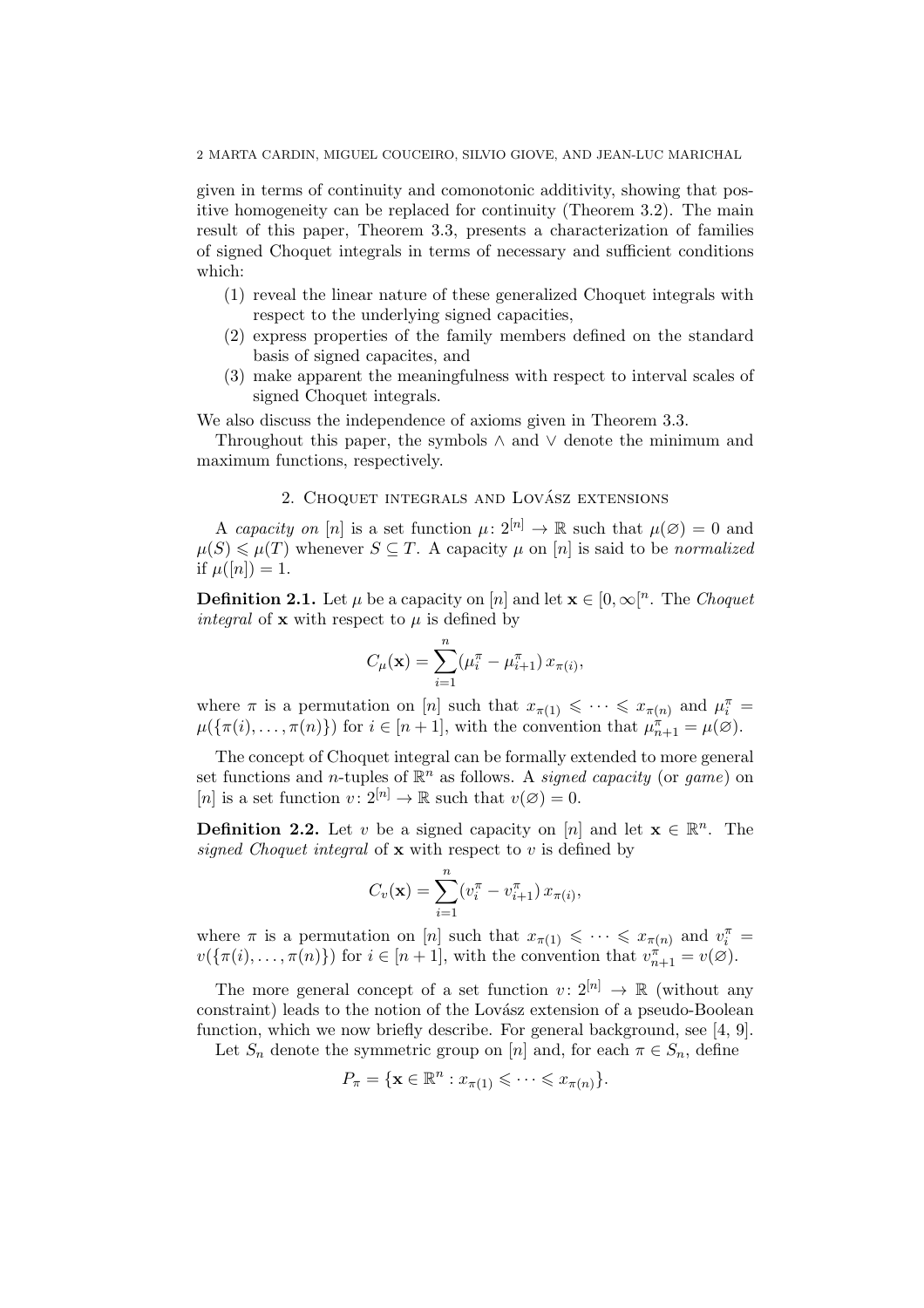Let  $v: 2^{[n]} \to \mathbb{R}$  be a set function and let  $f: \{0,1\}^n \to \mathbb{R}$  be the corresponding pseudo-Boolean function, that is, such that  $f(1_S) = v(S)$ . The Lovász extension of f is the continuous function  $\hat{f}$ :  $\mathbb{R}^n \to \mathbb{R}$  which is defined on each  $P_{\pi}$  as the unique affine function that coincides with f at the  $n+1$ vertices of the standard simplex  $[0,1]^n \cap P_\pi$  of  $[0,1]^n$ . In fact,  $\hat{f}$  can be expressed as

(1) 
$$
\hat{f}(\mathbf{x}) = f(\mathbf{0}) + \sum_{i=1}^{n} (f_i^{\pi} - f_{i+1}^{\pi}) x_{\pi(i)} \qquad (\mathbf{x} \in P_{\pi}).
$$

where  $f_i^{\pi} = f(\mathbf{1}_{\{\pi(i),\dots,\pi(n)\}}) = v(\{\pi(i),\dots,\pi(n)\})$  for  $i \in [n]$  and  $f_{n+1}^{\pi} =$  $f(\mathbf{0})$ . Thus  $\hat{f}$  is a continuous function whose restriction to each  $P_{\pi}$  is an affine function.

It follows from (1) that the Lovász extension of a pseudo-Boolean function  $f: \{0,1\}^n \to \mathbb{R}$  is a signed Choquet integral if and only if  $f(\mathbf{0}) = 0$ . Its restriction to  $[0, \infty]^n$  is a Choquet integral if, in addition, f is nondecreasing.

It was also shown [6] that the Lovász extension  $\hat{f}$  can also be written as  $\mathbf{A}^{\dagger}$ 

(2) 
$$
\hat{f}(\mathbf{x}) = \sum_{S \subseteq [n]} m(S) \bigwedge_{i \in S} x_i \qquad (\mathbf{x} \in \mathbb{R}^n),
$$

where the set function  $m: 2^{[n]} \to \mathbb{R}$  is the Möbius transform of v, given by where the set function  $m: 2^{n} \to \mathbb{R}$  is the Mobius transform of v, given by  $m(S) = \sum_{T \subseteq S} (-1)^{|S| - |T|} v(T)$ . Thus, a signed Choquet integral has the form (2) with  $m(\emptyset) = 0$ .

## 3. AXIOMATIZATIONS OF LOVÁSZ EXTENSIONS

We have a first characterization that immediately follows from the definition of Lovász extensions.

**Theorem 3.1.** A function  $g: \mathbb{R}^n \to \mathbb{R}$  is a Lovász extension if and only if (3)  $g(\lambda \mathbf{x} + (1 - \lambda)\mathbf{x}') = \lambda g(\mathbf{x}) + (1 - \lambda) g(\mathbf{x}')$   $(0 \le \lambda \le 1)$ 

for all comonotonic vectors  $\mathbf{x}, \mathbf{x}' \in \mathbb{R}^n$ . The function g is a signed Choquet integral if additionally  $q(\mathbf{0}) = 0$ .

*Proof.* The condition stated in the theorem means that  $q$  is affine (since it is both convex and concave) on each  $P_{\pi}$ . Hence, it is continuous on  $\mathbb{R}^{n}$  and thus it is a Lovász extension.  $\Box$ 

The following theorem is inspired from a characterization of the Choquet integral by de Campos and Bolaños [2].

**Theorem 3.2.** A function  $g: \mathbb{R}^n \to \mathbb{R}$  is a Lovász extension if and only if the function  $h: \mathbb{R}^n \to \mathbb{R}$ , defined by  $h = g - g(\mathbf{0}),$ 

- (i) is comonotonic additive.
- (ii) is continuous or satisfies  $h(r\mathbf{x}) = rh(\mathbf{x})$  for all  $r > 0$ .

The function q is a signed Choquet integral if additionally  $q(\mathbf{0}) = 0$ .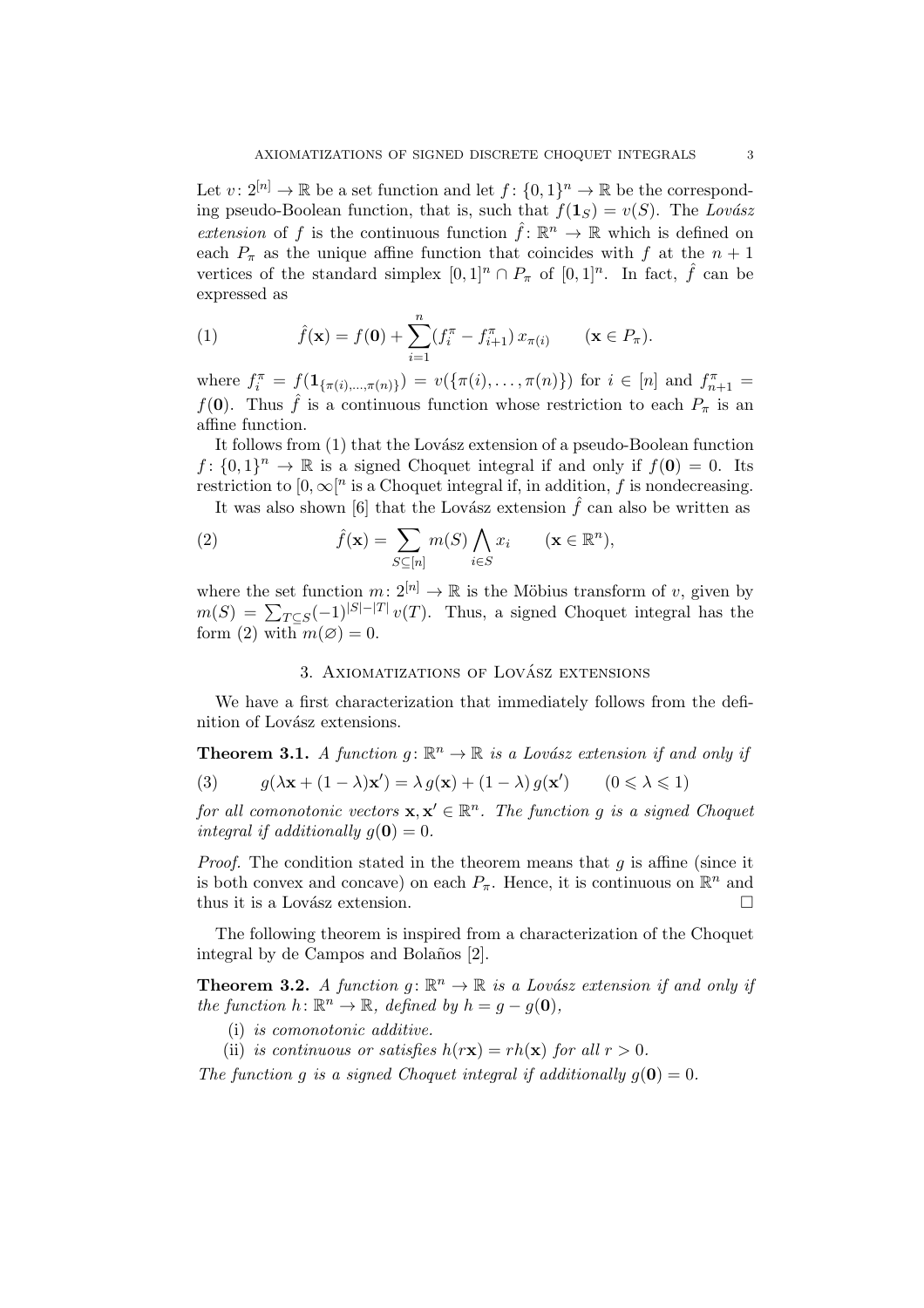Proof. It is not difficult to see that the conditions are necessary. So let us prove the sufficiency. Fix  $\pi \in S_n$  and  $\mathbf{x} \in P_{\pi}$ . Then we have

$$
\mathbf{x} = x_{\pi(1)} \mathbf{1}_{[n]} + \sum_{i=2}^{n} (x_{\pi(i)} - x_{\pi(i-1)}) \mathbf{1}_{\{\pi(i),\dots,\pi(n)\}}.
$$

By comonotonic additivity, we get

$$
h(\mathbf{x}) = h(x_{\pi(1)}\mathbf{1}_{[n]}) + \sum_{i=2}^{n} h((x_{\pi(i)} - x_{\pi(i-1)})\mathbf{1}_{\{\pi(i),\dots,\pi(n)\}}).
$$

Also by comonotonic additivity, we have

$$
0 = h(\mathbf{0}) = h(\mathbf{1}_{[n]} - \mathbf{1}_{[n]}) = h(\mathbf{1}_{[n]}) + h(-\mathbf{1}_{[n]})
$$

and hence h ¡  $-\mathbf{1}_{[n]}$  $=-h$  $\mathbf{1}_{[n]}$ . Moreover, if  $h(r\mathbf{x}) = rh(\mathbf{x})$  for all  $r > 0$ and hence  $h(-\mathbf{I}_{[n]}) = -h(\mathbf{I}_{[n]})$ . Moreover, if  $h(\mathbf{X}) = \tau h(\mathbf{X})$  for all  $\tau > 0$ <br>(and even for  $r = 0$  since  $h(\mathbf{0}) = 0$ ), then  $h(r\mathbf{1}_{[n]}) = rh(\mathbf{1}_{[n]})$  for all  $r \in \mathbb{R}$ and hence

$$
h(\mathbf{x}) = x_{\pi(1)} h(\mathbf{1}_{[n]}) + \sum_{i=2}^{n} (x_{\pi(i)} - x_{\pi(i-1)}) h(\mathbf{1}_{\{\pi(i),\dots,\pi(n)\}})
$$
  
= 
$$
\sum_{i=1}^{n} (h_i^{\pi} - h_{i+1}^{\pi}) x_{\pi(i)}
$$

where  $h_i^{\pi} = h(\mathbf{1}_{\{\pi(i), ..., \pi(n)\}})$  for  $i \in [n]$  and  $h_{n+1}^{\pi} = h(\mathbf{1}_{\varnothing})$ .

Let us now show that  $h$  satisfies the positive homogeneity property as soon as it is continuous. Comonotonic additivity implies that  $q(n\mathbf{x}) = nq(\mathbf{x})$  for every  $\mathbf{x} \in \mathbb{R}^n$  and every positive integer n. For any positive integers  $n, m$ , we then have

$$
\frac{m}{n}h(\mathbf{x}) = \frac{m}{n}h\left(n\frac{\mathbf{x}}{n}\right) = m h\left(\frac{\mathbf{x}}{n}\right) = h\left(\frac{m}{n}\mathbf{x}\right)
$$

which means that  $h(r\mathbf{x}) = rh(\mathbf{x})$  for every positive rational r and even for every positive real r by continuity.  $\Box$ 

In the following characterization of the signed Choquet integral, we will assume that the function to axiomatize is constructed from a signed capacity. More precisely, denoting the set of signed capacities on [n] by  $\Sigma_n$ , we now regard our function as a map  $f: \mathbb{R}^n \times \Sigma_n \to \mathbb{R}$ , or equivalently, as the class  ${f_v: \mathbb{R}^n \to \mathbb{R} : v \in \Sigma_n}$ . We will adopt the latter terminology to state our result, which is inspired from a characterization given in [5].

For every  $T \subseteq [n]$ , let  $v_T \in \Sigma_n$  be the unanimity game defined by  $v_T(S) =$ 1, if  $S \supseteq T$ , and 0, otherwise. Note that the  $v_T$   $(T \subseteq [n])$  form a basis (actually, the standard basis) for  $\Sigma_n$ . Indeed, for every  $v \in \Sigma_n$ , we have

$$
v = \sum_{T \subseteq [n]} m_v(T) v_T,
$$

where  $m_v$  is the Möbius transform of v.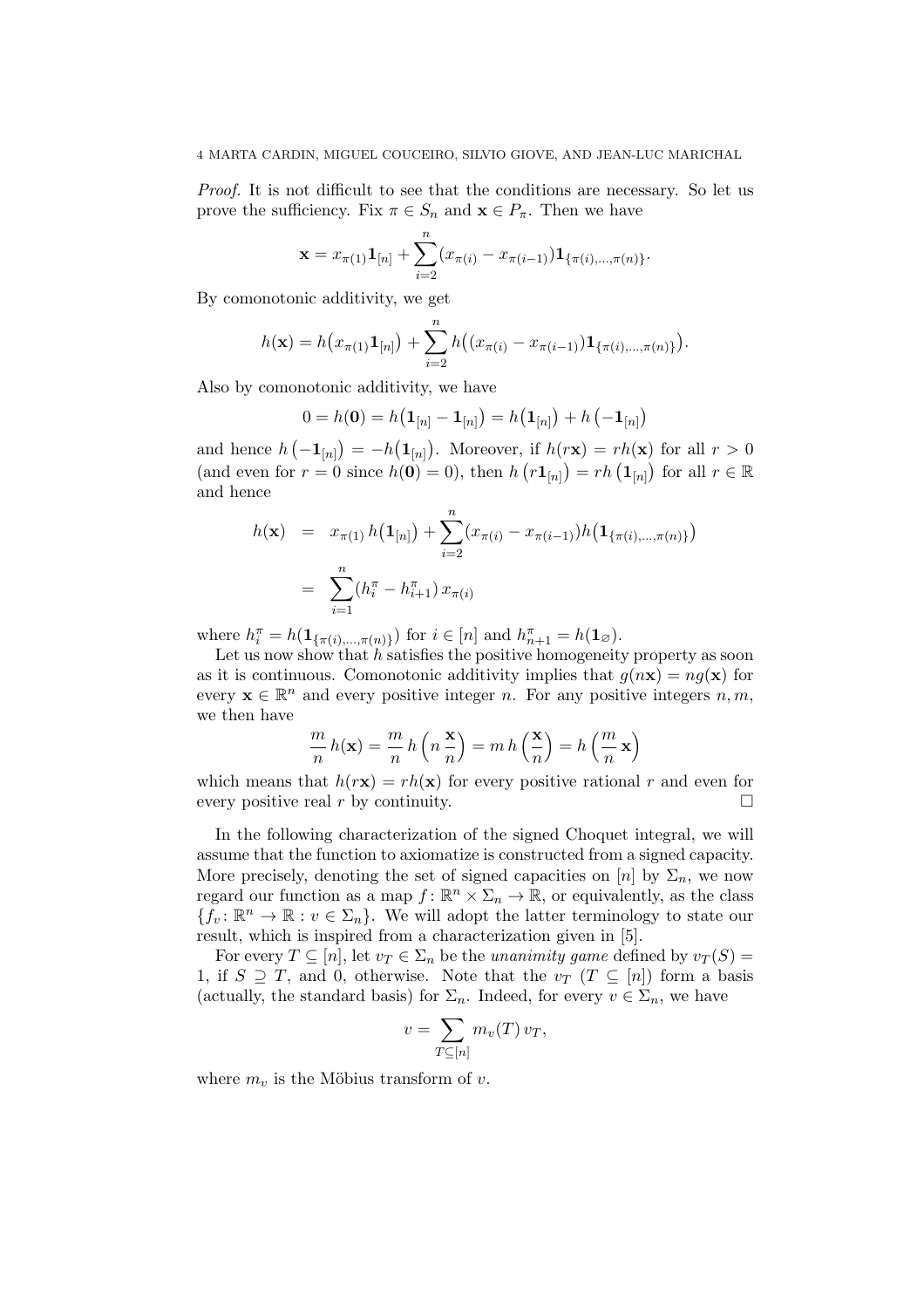**Theorem 3.3.** If the class  $\{f_v: \mathbb{R}^n \to \mathbb{R} : v \in \Sigma_n\}$  satisfies the following properties

(i) There exist  $2^n$  functions  $g_T: \mathbb{R}^n \to \mathbb{R}$   $(T \subseteq [n])$  such that

$$
f_v = \sum_{T \subseteq [n]} v(T) g_T;
$$

- (ii) For every  $S \subseteq [n]$ , we have  $f_{v_S}(\mathbf{x}) = 0$  whenever  $x_i = 0$  for some  $i \in S$ :
- (iii) For every  $S \subseteq [n], r > 0, s \in \mathbb{R}$ , and  $\mathbf{x} \in \mathbb{R}^n$ , we have

$$
f_{v_S}(r\mathbf{x} + s\mathbf{1}_{[n]}) = r f_{v_S}(\mathbf{x}) + s;
$$

then and only then  $f_v = C_v$  for all  $v \in \Sigma_n$ .

Proof. The sufficiency is straightforward, so let us prove the necessity. Given the relation between v and  $m_v$ , condition (i) is equivalent to assuming the existence of  $2^n$  functions  $h_T: \mathbb{R}^n \to \mathbb{R}$   $(T \subseteq [n])$  such that

$$
f_v = \sum_{T \subseteq [n]} m_v(T) h_T.
$$

Thus  $f_{v_T} = h_T$ . Therefore, it suffices to prove the following claim.

*Claim.* For any fixed  $T \subseteq [n]$ , if the function  $f_{v_T} : \mathbb{R}^n \to \mathbb{R}$  satisfies conditions *(ii)* and *(iii)*, then  $f_{v_T}(\mathbf{x}) = \wedge_{i \in T} x_i$  for all  $\mathbf{x} \in \mathbb{R}^n$ .

Let  $\mathbf{x} \in \mathbb{R}^n$ . If  $x_1 = \cdots = x_n$ , then

$$
f_{v_T}(\mathbf{x}) = f_{v_T}\Big(\big(\bigwedge_{i \in [n]} x_i\big)\mathbf{1}_{[n]}\Big) = \bigwedge_{i \in [n]} x_i\,,
$$

since  $f_{v_T}(\mathbf{0}) = 0$  by  $(iii)$ .

 $\text{Cet } \int v_T(\mathbf{U}) = 0 \text{ by } (iii).$ <br>Otherwise, if  $\bigvee_{i \in [n]} x_i$  $\mathbf{v}$  $i\in[n]$   $x_i \neq 0$ , then by  $(iii)$  we have

(4) 
$$
f_{v_T}(\mathbf{x}) = \left(\bigvee_{i \in [n]} x_i - \bigwedge_{i \in [n]} x_i\right) f_{v_T}(\mathbf{x}') + \bigwedge_{i \in [n]} x_i,
$$
  
where

where

$$
\mathbf{x}' = \frac{\mathbf{x} - (\Lambda_{i \in [n]} x_i) \mathbf{1}_{[n]}}{\bigvee_{i \in [n]} x_i - \Lambda_{i \in [n]} x_i} \in [0, 1]^n.
$$

By  $(iii)$  and  $(ii)$ ,

$$
f_{v_T}(\mathbf{x}') = f_{v_T}\left(\mathbf{x}' - \left(\bigwedge_{i \in T} x'_i\right) \mathbf{1}_{[n]}\right) + \bigwedge_{i \in T} x'_i = \bigwedge_{i \in T} x'_i.
$$
  

$$
v_T(\mathbf{x}) = \bigwedge_{i \in T} x_i.
$$

By (4),  $f_{v_T}(\mathbf{x}) = \bigwedge_{i \in T} x_i$ 

Note that the conditions of Theorem 3.3 are independent. Indeed,

 $(i), (iii) \neq (ii)$ : Consider the class  $\{f_v : \mathbb{R}^n \to \mathbb{R} : v \in \Sigma_n\}$  given by the weighted arithmetic mean functions

$$
f_v(\mathbf{x}) = \sum_{T \subseteq [n]} m_v(T) \left( \frac{1}{|T|} \sum_{i \in T} x_i \right),
$$

where  $m_v$  is the Möbius transform of v.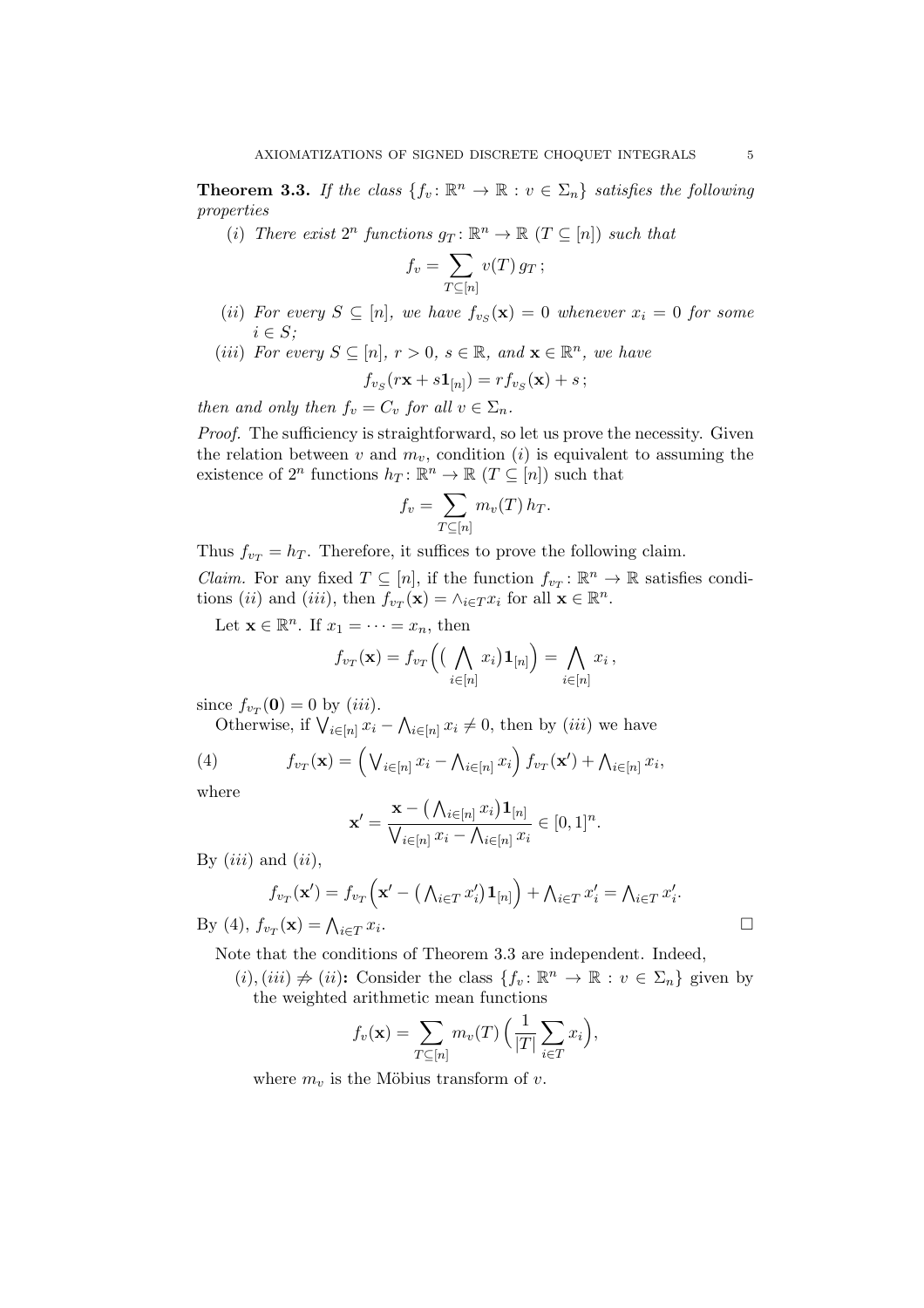$(i), (ii) \neq (iii)$ : Consider the class  $\{f_v : \mathbb{R}^n \to \mathbb{R} : v \in \Sigma_n\}$  given by the multilinear polynomial functions

$$
f_v(\mathbf{x}) = \sum_{T \subseteq [n]} m_v(T) \prod_{i \in T} x_i ,
$$

where  $m_v$  is the Möbius transform of v.

 $(ii), (iii) \neq (i)$ : Define the normalized capacity  $v^* \in \Sigma_3$  by  $v^*(\{1,2\})$  =  $v^*(\{3\}) = 0$  and  $v^*(\{1,3\}) = v^*(\{2,3\}) = 1/2$  and consider the class  ${f_v: \mathbb{R}^3 \to \mathbb{R} : v \in \Sigma_3}$  given by  $f_v = C_v$  for every  $v \in \Sigma_3 \setminus \{v^*\},$ and ´

$$
f_{v^*}(x_1, x_2, x_3) = \left(\frac{x_1 + x_2}{2}\right) \wedge x_3.
$$

- Remark 1. (a) The conditions in Theorem 3.3 can be justified as follows. Condition (*i*) expresses the fact that the aggregation model is linear with respect to the underlying signed capacities. Condition (ii) expresses minimal requirements on the functions defined on the standard basis  $\{v_S : S \subseteq [n]\}\$  of  $\Sigma_n$ . Condition *(iii)* expresses the fact that  $f_{v_S}$  is meaningful with respect to interval scales.
- (b) The characterization given in Theorem 3.3 does not use the fact that  $v(\emptyset) = 0$ . Therefore it can be immediately adapted to Lovász extensions by redefining  $\Sigma_n$  as the set of set functions on [n].

#### **REFERENCES**

- [1] G. Choquet. Theory of capacities. Ann. Inst. Fourier, Grenoble, 5:131-295 (1955), 1953–1954.
- [2] L. M. de Campos and M. J. Bolaños. Characterization and comparison of Sugeno and Choquet integrals. Fuzzy Sets and Systems, 52(1):61–67, 1992.
- [3] A. De Waegenaere and P. Wakker. Nonmonotonic Choquet integrals. J. Mathematical Economics, 36:45–60, 2001.
- [4] L. Lovász. Submodular functions and convexity. In Mathematical programming, 11th int. Symp., Bonn 1982, 235–257. 1983.
- [5] J.-L. Marichal. An axiomatic approach of the discrete Choquet integral as a tool to aggregate interacting criteria. IEEE Trans. Fuzzy Syst., 8(6):800–807, 2000.
- [6] J.-L. Marichal. Aggregation of interacting criteria by means of the discrete Choquet integral. In Aggregation operators: new trends and applications, pages 224–244. Physica, Heidelberg, 2002.
- [7] T. Murofushi, M. Sugeno, and M. Machida. Non-monotonic fuzzy meansures and the Choquet integral. Fuzzy Sets and Systems, 64:73–86, 1994.
- [8] D. Schmeidler. Integral representation without additivity. Proc. Amer. Math. Soc., 97(2):255–261, 1986.
- [9] I. Singer. Extensions of functions of 0-1 variables and applications to combinatorial optimization. Numer. Funct. Anal. Optimization, 7:23–62, 1984.
- [10] M. Sugeno. Theory of fuzzy integrals and its applications. PhD thesis, Tokyo Institute of Technology, Tokyo, 1974.
- [11] M. Sugeno. Fuzzy measures and fuzzy integrals—a survey. In M. M. Gupta, G. N. Saridis, and B. R. Gaines, editors, Fuzzy automata and decision processes, pages 89– 102. North-Holland, New York, 1977.